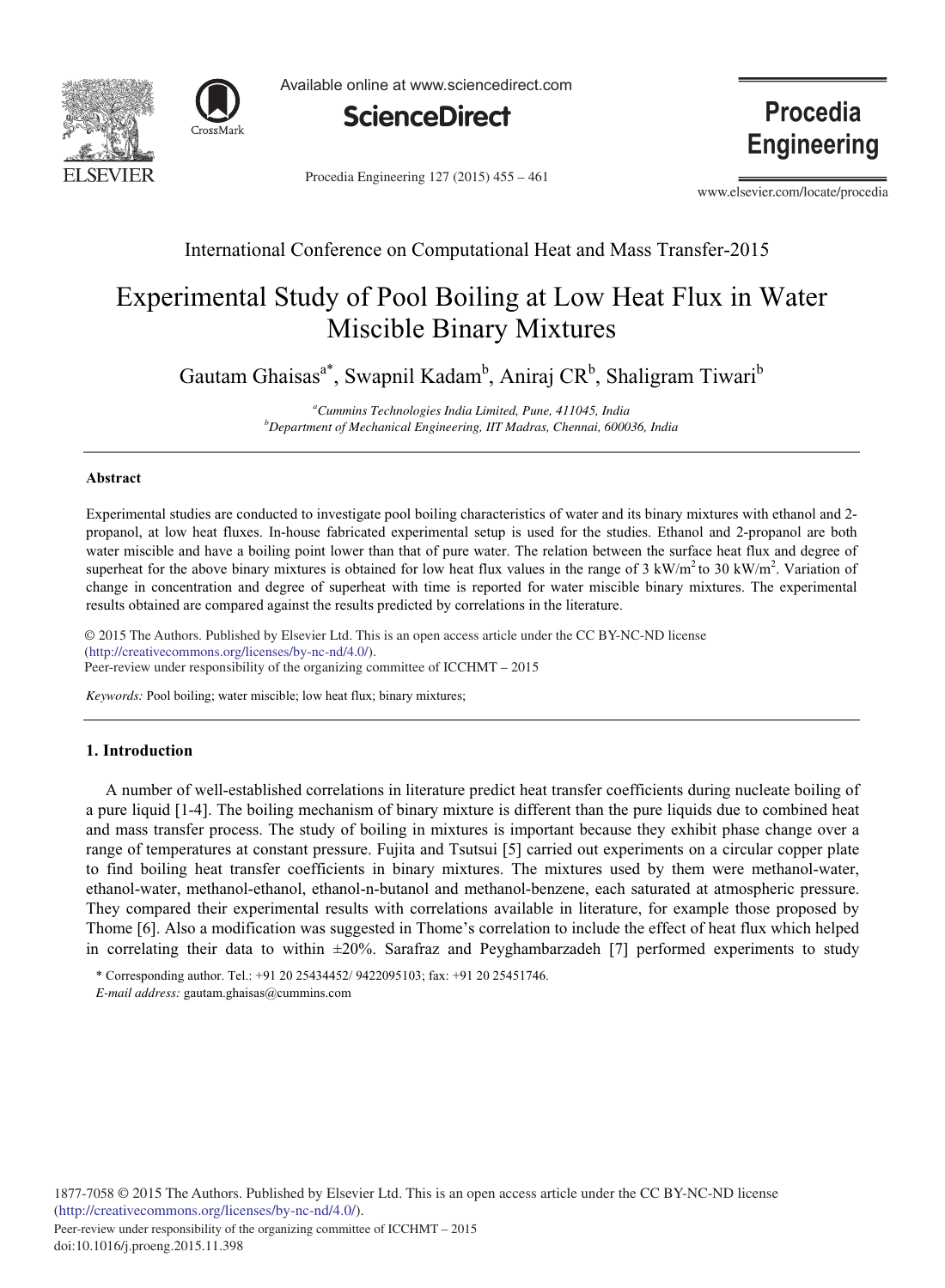saturated pool boiling of three dilute binary mixtures at different heat fluxes and predicted heat transfer coefficient using thermodynamic models. A new correlation was developed by Sarafraz *et al.* [8] for estimating pool boiling heat transfer coefficient of monoethylene glycol (MEG), diethylene glycol (DEG) and water ternary mixtures at different concentrations and heat fluxes.

| Nomenclature       |                                                                                               |
|--------------------|-----------------------------------------------------------------------------------------------|
| IV                 | Output voltage of autotransformer $(V)$                                                       |
| I                  | Current flowing through the heater circuit measured by an ammeter $(A)$                       |
| <sup>A</sup>       | Surface area of the plate $(m2)$                                                              |
| q                  | Surface heat flux $(W/m^2)$                                                                   |
| $\varDelta T_{bp}$ | Difference between dew and bubble point temperatures at a given mole fraction $({}^{\circ}C)$ |
| $\varDelta T_{id}$ | Ideal wall superheat $(^{\circ}C)$                                                            |
| h                  | Heat transfer coefficient $(W/m2K)$                                                           |
| $h_{id}$           | Ideal heat transfer coefficient calculated from ideal wall superheat and heat flux $(W/m2K)$  |
| $\mathbf{X}$       | Mole fraction of lower boiling alcohol in water alcohol mixture                               |

Review of literature emphasizes the fact that nucleate pool boiling of binary mixtures is an important area of research and has got varied applications, ranging from electronic cooling to space. However, it is observed that the literature available on pool boiling of binary mixtures at low heat flux values and for low mole fractions is limited. Pool boiling consists of regimes like natural convection boiling, nucleate boiling and film boiling. These regimes correspond to different parts of the pool boiling curve. Extensive studies have been reported in literature for fully developed nucleate boiling and critical heat flux. But, experimental data available in literature consist of only a few points in low heat flux regime. There is a need for an elaborate experimental study in low heat flux regime at low mole fractions of alcohol, comprising of more data points. This is in order to compare the applicability of existing correlations in the considered regime of nucleate pool boiling. Current experimental study, consisting of pool boiling in water miscible binary mixtures at low heat flux, is one such attempt. Two distinct regimes are identified, one in which the correlation between experimental data and correlations available in literature agree and the other $(X<0.3$ and  $q<20$  kW/m<sup>2</sup>) in which the correlations under predict the experimental data. In addition the current work is extended to predict the time variation of mole fraction of lower boiling component, at various heat fluxes.

#### **2. Experimental Description**

An experimental setup is built to study nucleate pool boiling in water and water-miscible binary mixtures as schematically shown in Figs. 1(a) and 1(b). The setup consists of a test section, variable autotransformer, data acquisition system, plate heater, thermocouples, ammeter, voltage stabilizer and a computer. The test apparatus is a rectangular container with its walls made up of 0.2 mm thick galvanised iron sheet and the bottom surface made of 6 mm thick copper plate which acts as the test surface. Top of the rectangular container is covered by lid of galvanised iron sheet that has venting holes to maintain atmospheric pressure inside the container. Sides and top of the rectangular container are insulated with 4.5 mm thick rubber and 10 mm thick stretch polystyrene layer to prevent heat loss. Heat loss from the bottom side of heater plate is prevented by keeping the heater in a box having stretch polystyrene, rubber, glass wool and heat resisting paper as insulation material. Eleven T-type, calibrated thermocouples have been used in the experiment out of which four are used to measure plate temperature, six to measure liquid pool temperature and one thermocouple is kept floating to measure any other temperature as and when required. Four holes of diameter 4 mm and depth 30 mm are drilled in the copper plate along its width and a thermocouple is inserted in each hole to measure the plate temperature. The average reading shown by the four thermocouples is assumed to represent the mean plate temperature. All the thermocouples are connected to a data acquisition system. This allows multiple temperature readings to be recorded simultaneously which are stored in a computer.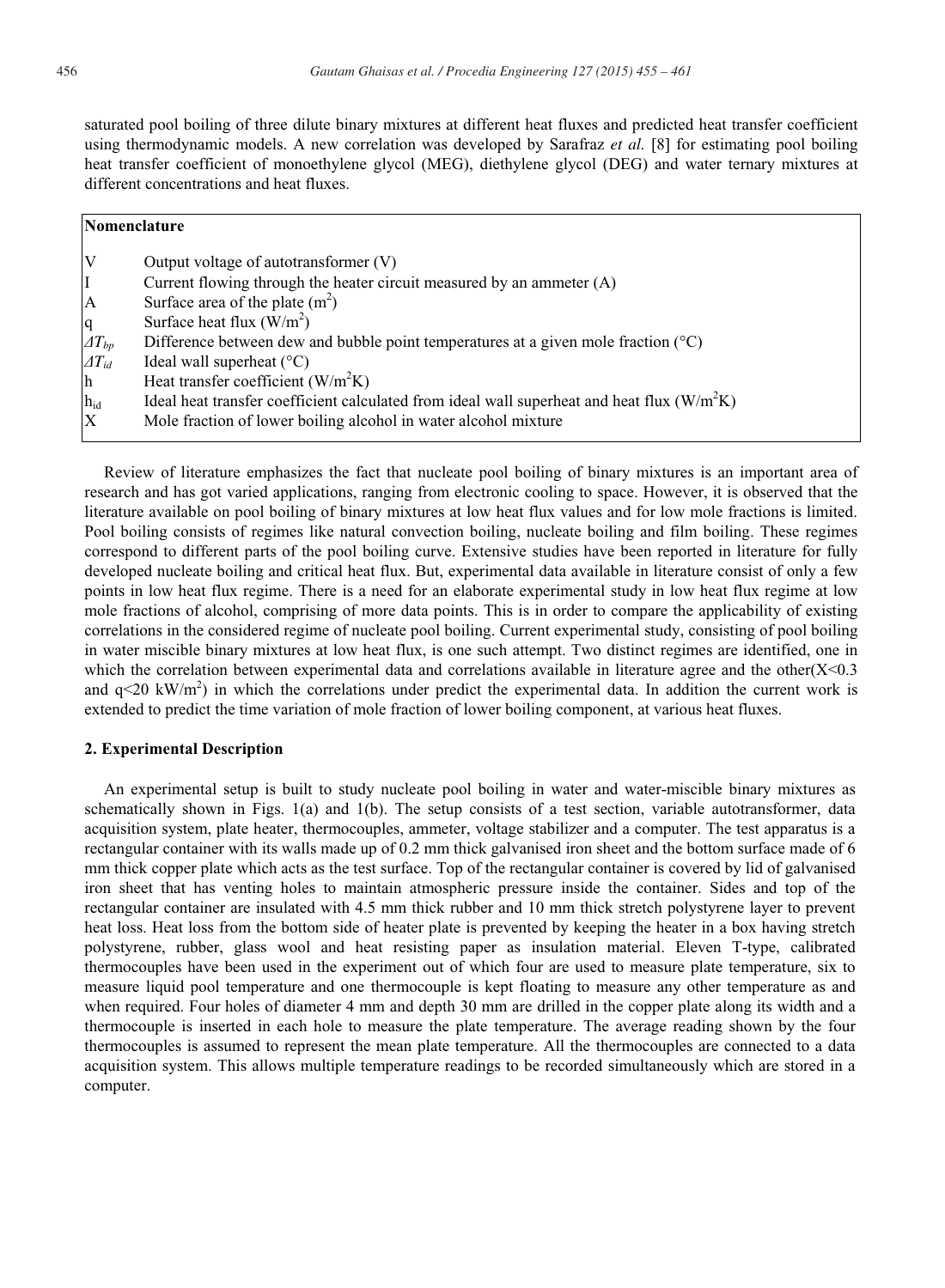The time between two successive scans is 40 s to allow sufficient time for thermocouples to respond to any sudden changes in temperature. The temperature is recorded by the software and the required data can be exported and plotted in an excel sheet to estimate time required for attenuation of the steady state. The power input to the heater can be controlled by a variable autotransformer through which output voltage can be set to a specific value. The input to the variable autotransformer is 230 V AC supply and maximum rated current is 10 A. An ammeter is connected in series with the heater to measure the electric current and the heat flux given to heater is calculated as



Fig. 1. (a) Schematic diagram of the experimental setup (b) details of test section

In Eqs. (1) *V* is output voltage of autotransformer which is applied across heater (V), *I* is current measured by an ammeter flowing through heater circuit (A) and  $A$  is the surface area of plate  $(m^2)$  through which heat is taken from plate heater and given to the liquid pool.

It is assumed that the heat flux absorbed by the liquid is same as that supplied to the heater by electric source. To avoid power fluctuations, a Krykard make voltage stabilizer of 5 kVA is used that maintains the input voltage to the autotransformer in the range  $230\pm2V$ . Mean uncertainty in measurement of power was  $\pm 2.9\%$  and in heat transfer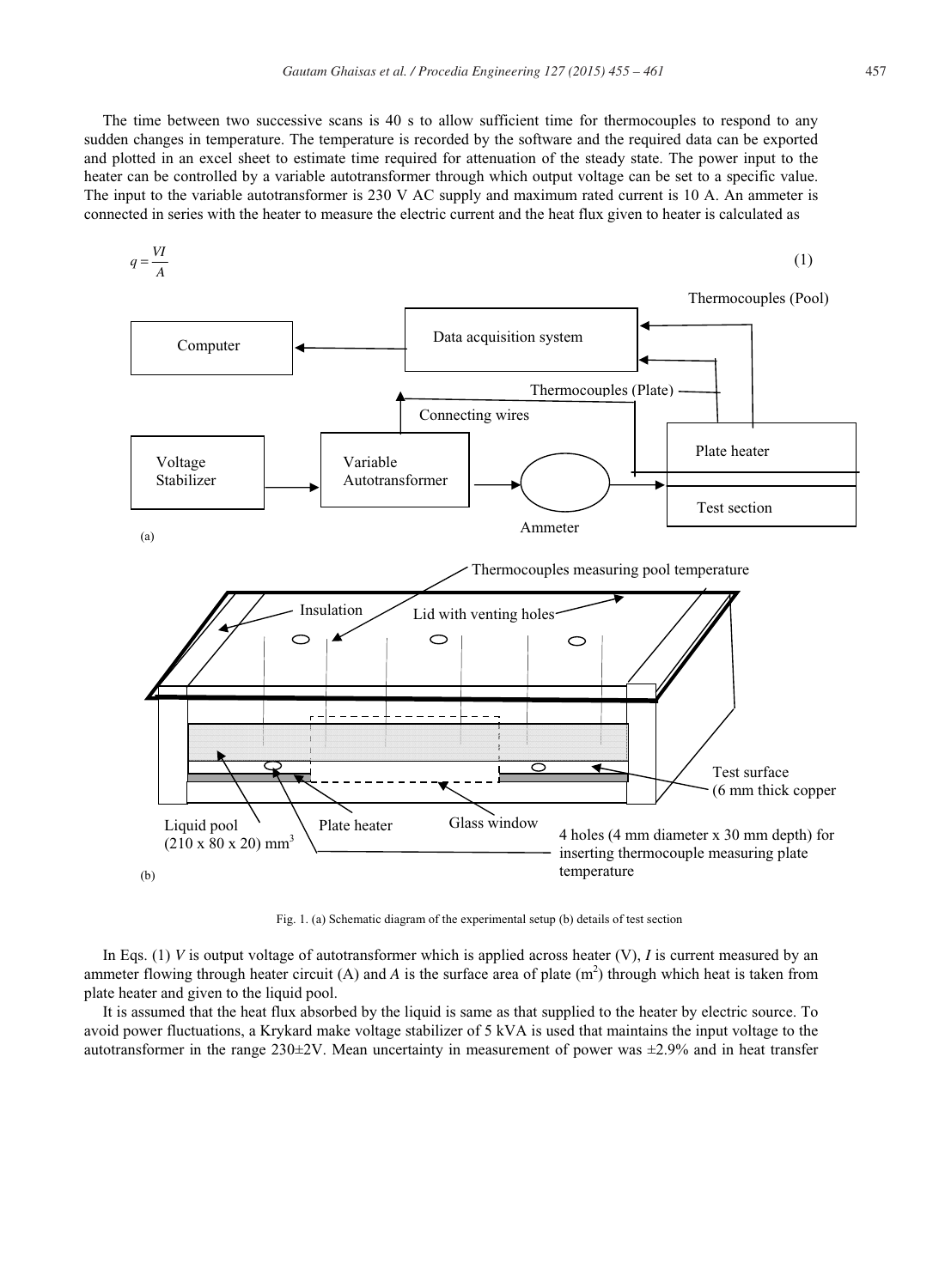coefficient calculation was  $\pm 12.2\%$ . The temperature of the plate is measured by the thermocouples which are positioned not exactly at the test surface but at a distance of 3mm from the test surface. It needs to be ensured that the temperature gradient between the position of thermocouples and the test surface is less compared to the degree of superheat calculated at a given value of heat flux. One-dimensional modeling has been used to calculate the temperature gradient within the plate.The maximum error in temperature measurement in the range of heat flux considered is about 3%.

The liquids used for study of nucleate boiling are deionised water, water-ethanol and water-2-propanol mixture of varying mole fractions. The main criteria used for selecting these liquids are miscibility in water and the boiling temperature being lower than that of pure water. Following the procedure suggested by Fujita and Tsutsui [5], initially the liquid is boiled in the test section at the highest heat flux after which the heat flux is lowered in steps. This procedure provides reproducible boiling curves and avoids boiling hysteresis.

## **3. Results and discussion**

Figure 2 compares the variation of heat flux with degree of superheat for ethanol-water and 2-propanol-water binary mixtures, each having mole fraction of alcohol as  $X = 0.07$ , against that for pure water. Since the bubble point and dew point curves for these mixtures differ appreciably in the low mole fraction region, there is a difference in trend observed for boiling of ethanol-water and 2-propanol-water. For the same value of heat flux, the lowest degree of superheat is obtained for pure water. This indicates the heat transfer deterioration for binary mixtures as compared to the pure liquid which is commonly observed in literature (Fujita and Tsutsui [5]). This effect gets even more pronounced at higher heat flux values. Figure 3 shows the variation of mole fraction of ethanol in ethanolwater mixture as function of time for different values of heat flux. The values of mole fraction of ethanol are calculated after every scan which has duration of 40 seconds. For a given heat flux, the close to linear decrease in concentration of ethanol with time demonstrates that the rate of evaporation of ethanol is almost constant. Moreover, with increase in the value of heat flux, the rate of evaporation of ethanol in the binary mixture increases. Similarly, Fig. 4 shows the time variation of mole fraction of 2-propanol in 2-propanol-water mixture for different values of heat flux. It is observed that in the binary mixtures of these alcohols with water, the rate of evaporation is higher for the lower boiling alcohol (2-propanol) which is even otherwise expected. By adopting this procedure, the mole fraction of the alcohol in the mixture (*X*) can be calculated at a particular time and for a given value of heat flux.



Fig. 2. Variation of degree of superheat with heat flux for ethanol-water mixture  $(X = 0.07)$ , 2-propanol-water mixture  $(X = 0.07)$  and pure water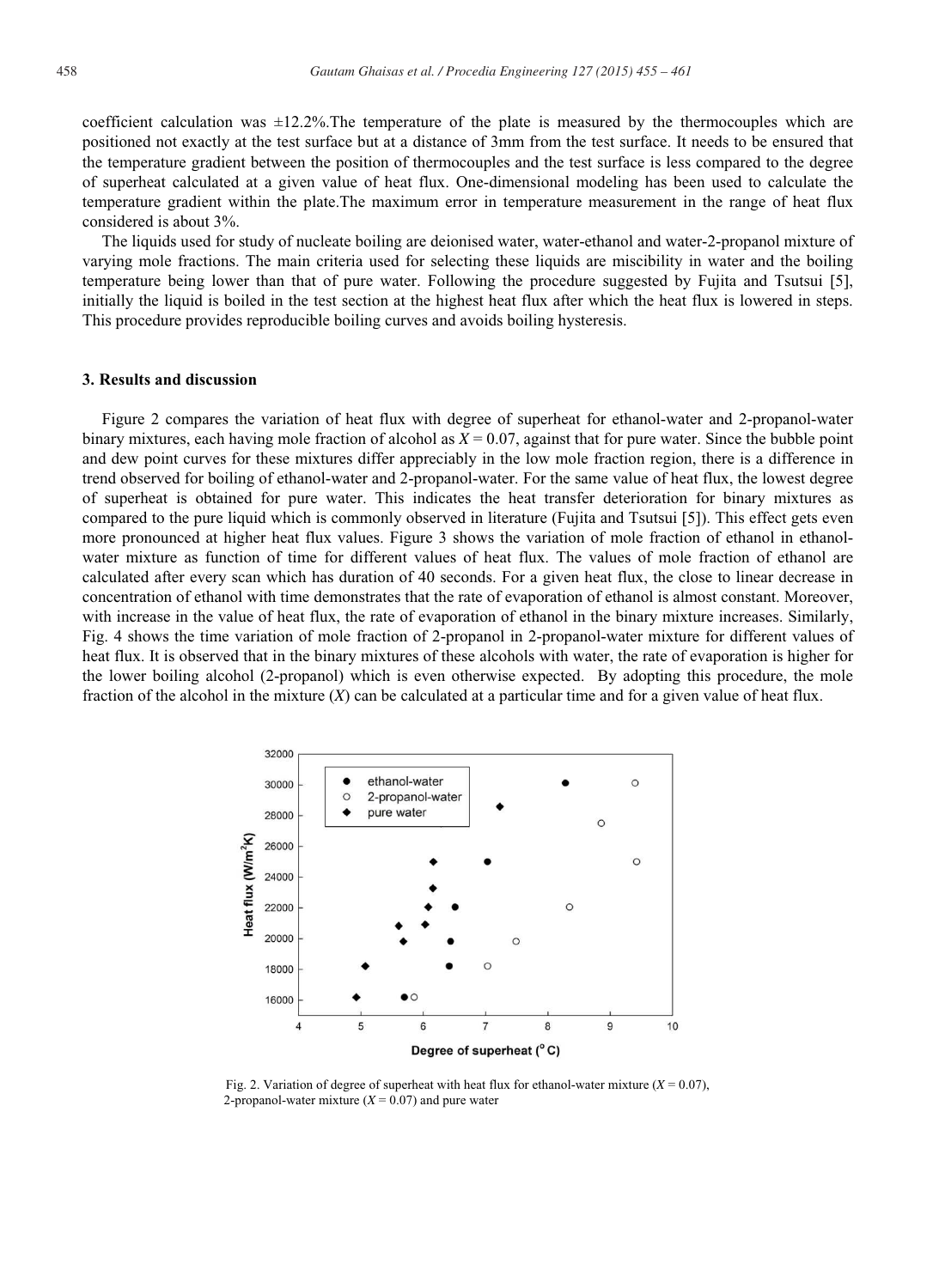

Fig. 3. Time variation of mole fraction of ethanol in ethanol-water mixture



Fig. 4. Time variation of mole fraction 2-propanol in 2-propanol-water mixture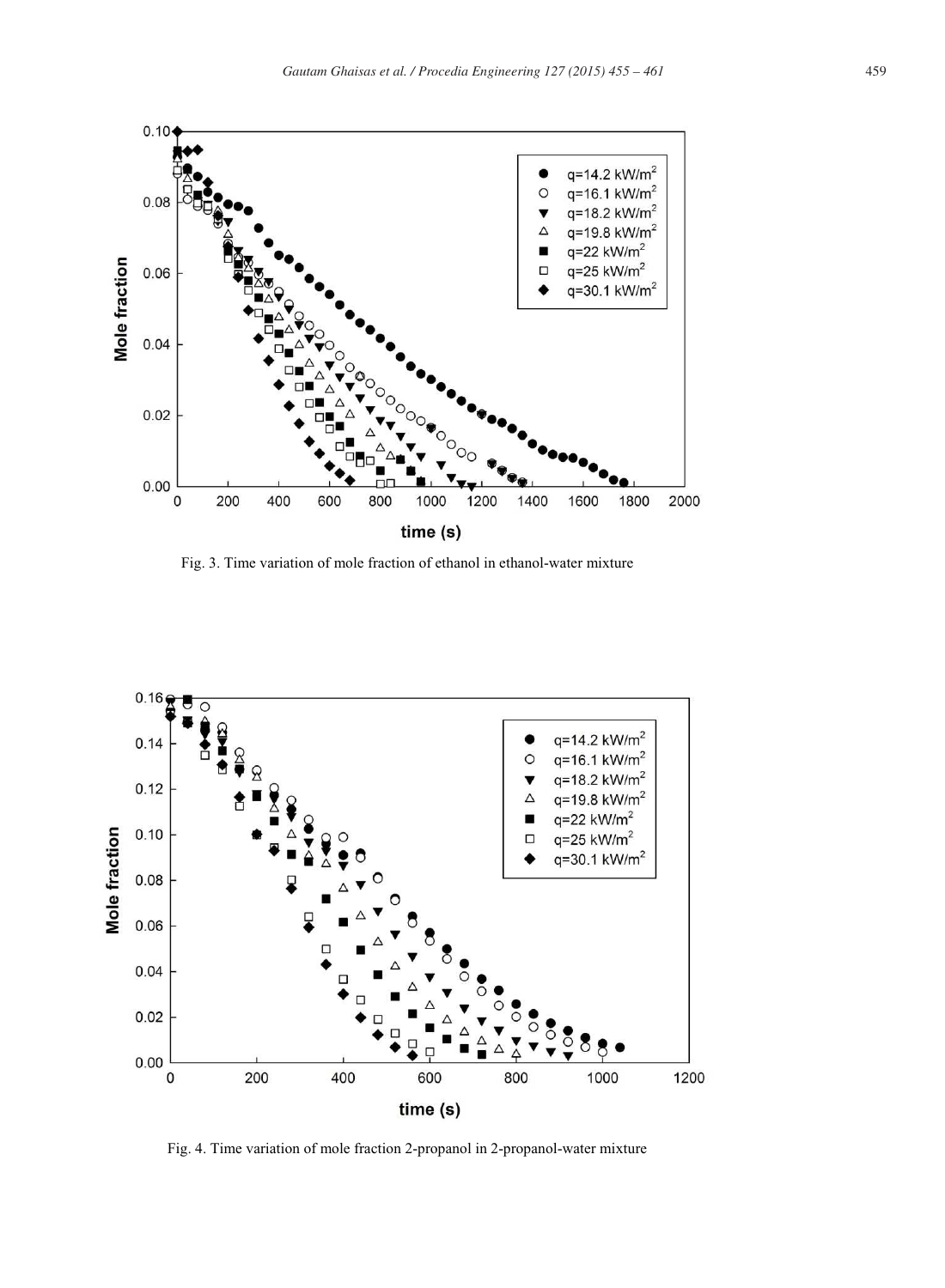The heat transfer coefficient for binary mixtures from present experimental results is compared with that predicted by the following correlation given by Fujita and Tsutsui [5], as per Eqs. 2.

$$
\frac{h_{id}}{h} = \left[1 + \left[1 - 0.8 \exp\left(\frac{-q}{10^5}\right)\right] \left(\frac{\Delta T_{bp}}{\Delta T_{id}}\right)\right]
$$
\n(2)

**Where** 

 $\Delta T_{bn}$  is the difference between dew and bubble point temperatures at a given mole fraction ( $^{\circ}$ C)

 $\Delta T_{id}$  is the ideal wall superheat (°C)

h is heat transfer coefficient  $(W/m^2K)$ 

 $h_{id}$  is the ideal heat transfer coefficient calculated from ideal wall superheat and heat flux (W/m<sup>2</sup>K) q is the heat flux  $(W/m^2)$ 

The correlation holds good for the binary mixtures of ethanol-water as well as of 2-propanol-water in the range,  $X > 0.3$  for all values of heat flux, and  $0 < X < 0.3$  for heat flux values greater than 20 kW/m<sup>2</sup>. In both t mixtures considered in present study, for  $0 < X < 0.3$  and heat flux less than 20 kW/m<sup>2</sup>, the experimental data does not show good agreement with the correlations of Fujita and Tsutsui [5].They conducted experiments for heat flux values ranging from 20 kW/m<sup>2</sup> to 400 kW/m<sup>2</sup> and observed that at higher values of heat flux, the change in mole fraction affects degree of superheat significantly. In the present study, for the range of mole fraction and heat flux considered, the maximum change in degree of superheat due to change in mole fraction at given heat flux is about 2 - 2.5°C. On the other hand, the change in degree of superheat predicted by Fujita and Tsutsui correlation [5] for higher values of heat flux is as high as  $10 - \tilde{1}2^{\circ}C$ . In an attempt to find a better correlation that shows improved match for experimental data in the considered range of heat flux and mole fraction, a suitable modification in the correlations proposed by Fujita and Tsutsui [5] is suggested. The suggested modification is such that the nature of variation proposed in the original correlation is preserved. Equation 2 above can therefore be written in a more general form as below (Eqs. 3.), where  $a=0.96$  and  $b=0.25$ 

$$
\frac{h_{id}}{h} = \left[1 + \left[1 - a \exp\left(\frac{-q}{10^5}\right)\right] \left(\frac{\Delta T_{bp}}{\Delta T_{id}}\right)^b\right]
$$
\n(3)



Fig. 5. Comparison of heat transfer coefficient values from experimental results and proposed correlation over entire range of heat flux and mole fraction considered